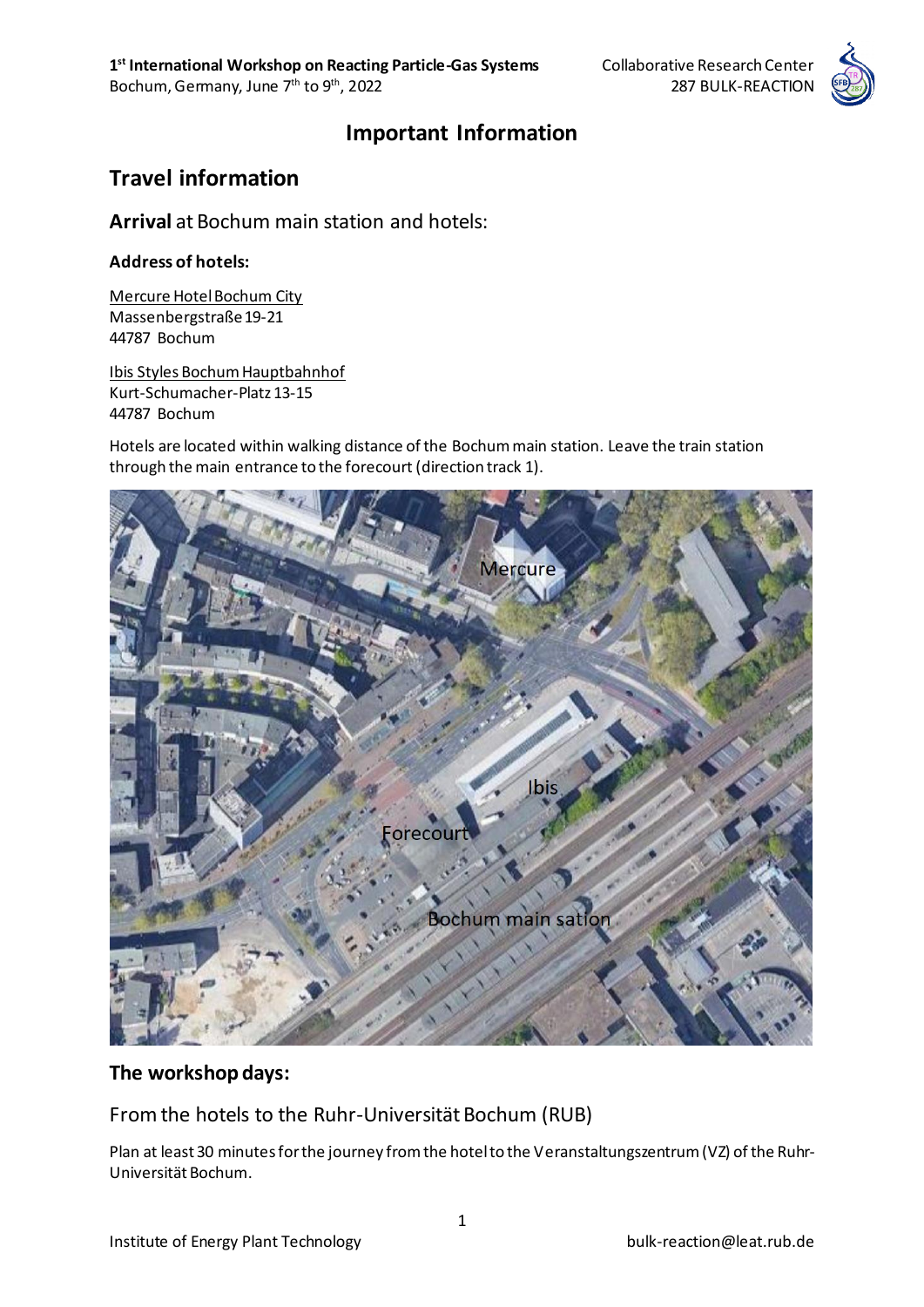From the forecourt, staircases (and elevators) lead to the levels of the subways. Look for the blue signs with the white U:





Take the subway line U35 direction Hustadt (TQ)/Ruhr-Universität (departs every 3-5 min).Get off at the Ruhr-Universität Bochum stop (10 min from Bochum main train station).

Three tickets for the subway will be given to you upon your request at the registration during the *Welcome Reception* and/or at the *VZ*. You must stamp the ticketin the train. If you need to buy a ticket, buy a "Einzel-Ticket Erwachsener, Preisstufe A3" (Single ticket adult, Price level A3).

From the U35 to the VZ (see map):

After having left the subway, take the stairs (or the elevator) up to the bridge and turn right towards the university. Please pass the UB (University Library) and the Audimax on the right side (see red pathway on the map below).



You will now come to the Mensa. Enter the Mensa on your left, turn immediately right, pass the first elevator and go 20 m straight ahead. You will find the elevator to the VZ (see red pathway on the map below).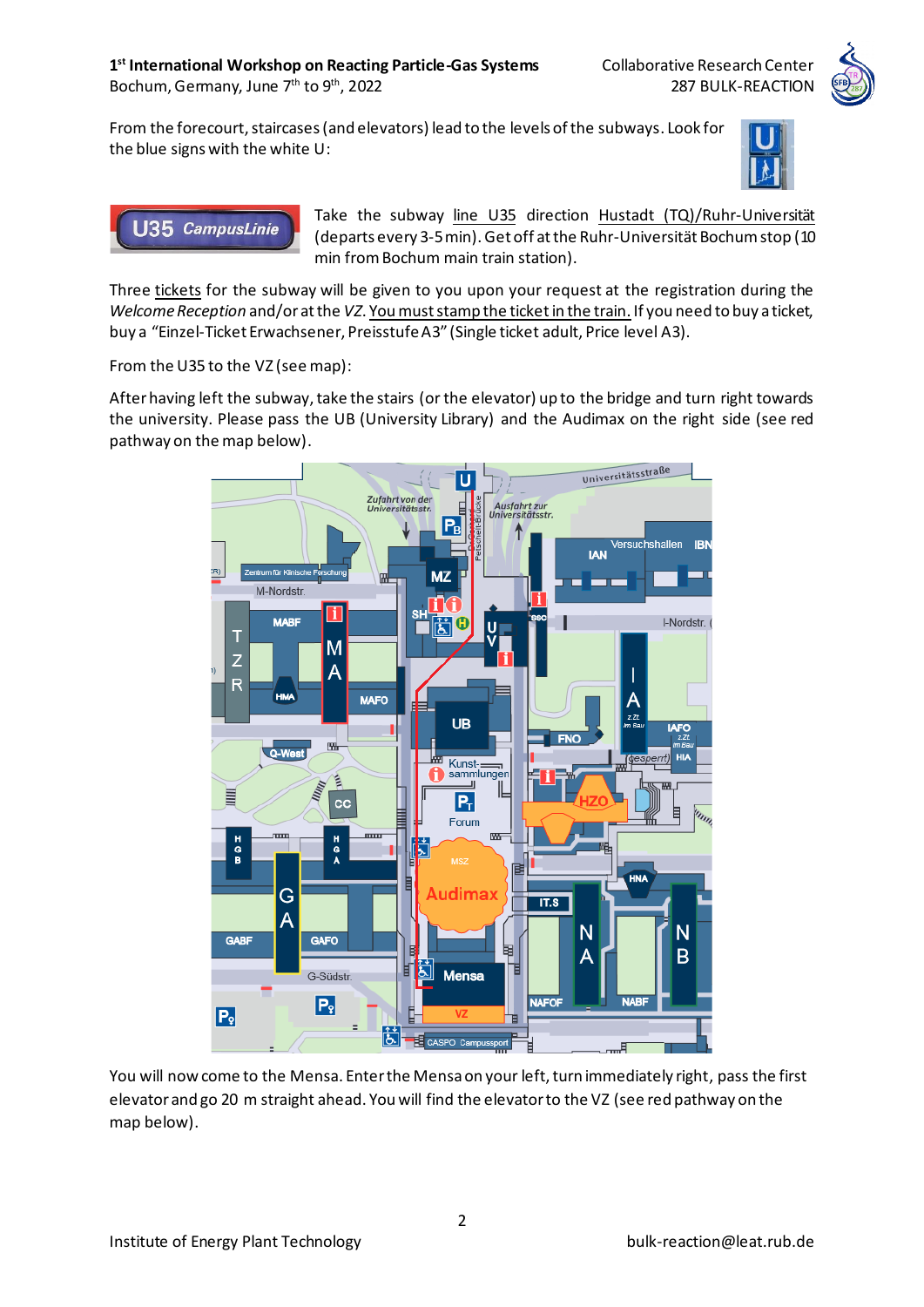#### **1<sup>st</sup> International Workshop on Reacting Particle-Gas Systems Collaborative Research Center**



Bochum, Germany, June 7<sup>th</sup> to 9<sup>th</sup>, 2022 287 BULK-REACTION



# **By car to the Ruhr-University and the VZ:**

**Adress:** Campussporthalle 2-3, Universitätsstraße 150, 44801 Bochum



The adress leads you to a small parking space directly below the VZ. Go up one floor and you are at the entrance to the VZ. But parking spaces at the Ruhr-Universität Bochum are scarce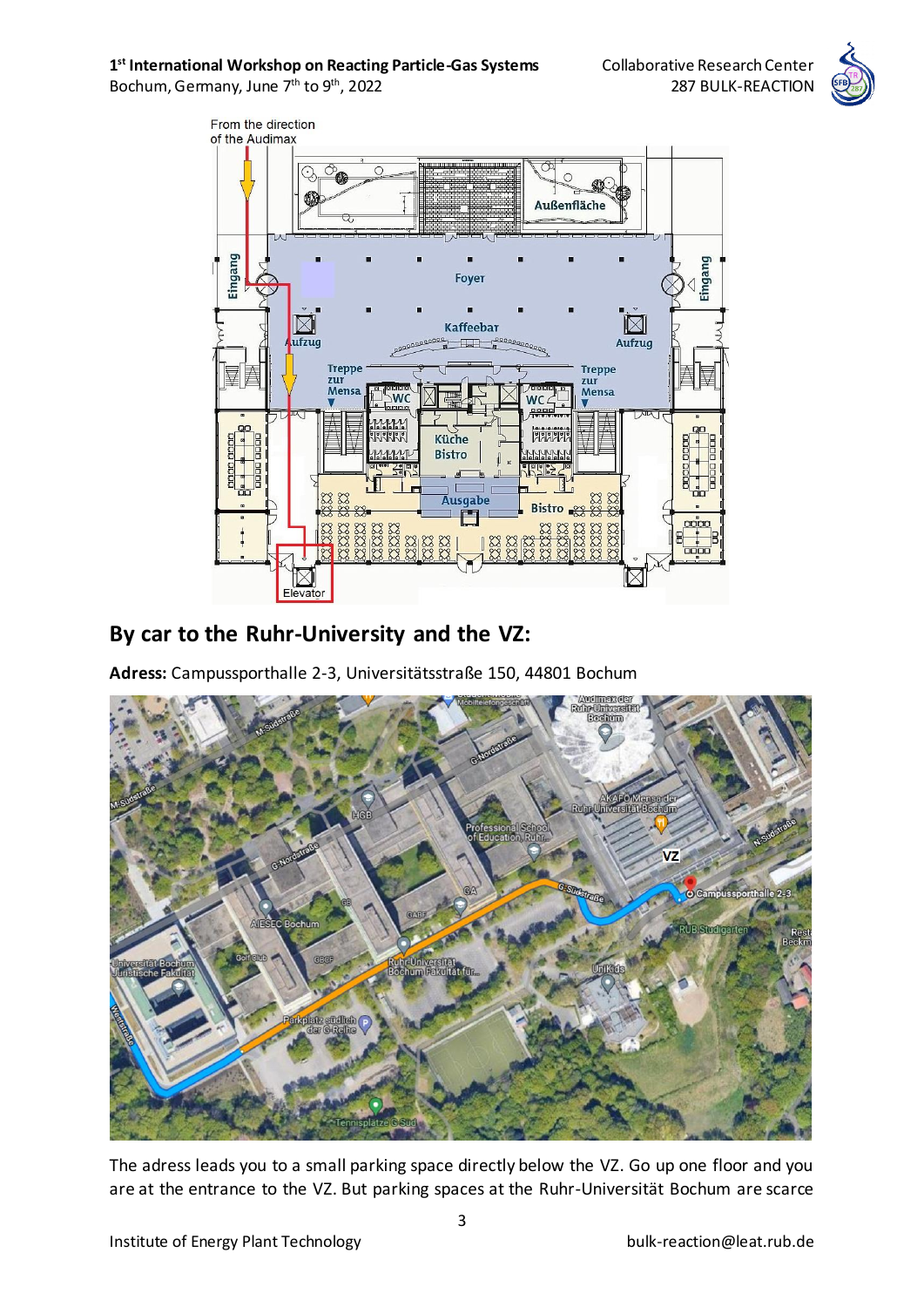

and there are some construction sites, which is why the passage through the underground car park is currently not possible. In case there are no spaces left, try the parking spaces at G-Südstraße that you drove past just before (see also on the map).

### **Planning of the workshop days:**

#### The evening event on the June  $8<sup>th</sup>$

Note that we will travel by bus directly from the RUB-VZ to the evening location. Take all your personal belongings with you to the evening event. We will not stop by at the hotels on our way to the evening location. There are safe storage facilities at the evening location for your personal belongings. The evening event will take place at BARISTOTELES, Schlosstrasse 1A, 44789 Bochum, +49-234/ 51697341. There we will also find the *Museum Unter Tage*, which belongs to the RUB and which we will visit before dinner.

The buses will travel back to the Hotels around 11 pm and if needed to the VZ (for those who have left their car there). If you would like to leave earlier, please call a taxi (+49-234 – 333 00 30; taxi fares will have to be paid by yourself and cannot be refunded).

#### Last conference day June 9<sup>th</sup>

You can either leave your luggage at the hotel and pick it up after the Workshop or take it with you to the VZ.

## **Oral presentations and Poster session**

Oral presentations:

The duration of the oral presentation is 15 min plus 5 min discussion. Please be in the conference room 10 minutes prior to your talk to get familiar with the technical equipment. Introduce yourself to your chairperson and hand over a short CV.

Please upload your presentation before your session starts. Technical support will be available in the conference rooms. Ideally, you upload your presentation in the morning before the workshop starts, during coffee or lunch breaks.

Poster session:

Poster stands will be available after the lunch break on the 8<sup>th</sup>. Please use the end of the lunch break or the following coffee break to hang your poster. Each poster stand has a number which corresponds to your poster number listed in the workshop program. Please use the poster stand assigned to you.

## **COVID rules**

Vaccination status will not be controlled.